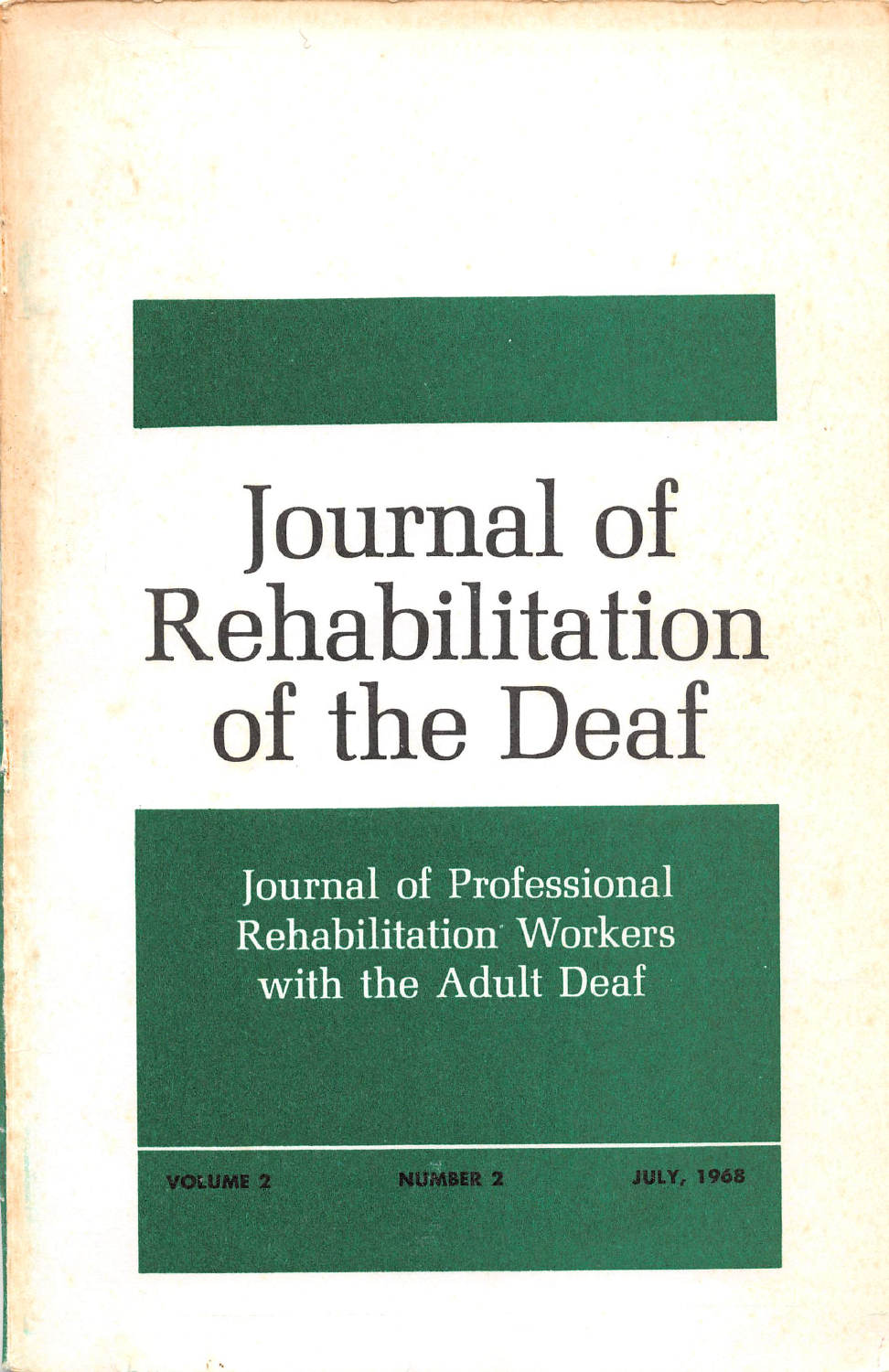The Journal of Rehabilitation of the Deaf is the official organ of the Professional Rehabilitation Workers with the Adult Deaf, an organization of rehabilitation counselors, social workers, psychologists, audiologists, speech therapists, and allied specialties whose major concern is professional work with the deaf adult.

Dues to the organization are \$10.00 for one year, payable in advance. Dues include a subscription to the JRD. Persons desiring to join the organization should write to William Woodrick, Secretary, Pro fessional Rehabilitation Workers with the Adult Deaf, VRA Orientation Program, Department of Special Education, University of Tennessee, Knoxville, Ten nessee 37916.

Subscription price to the JRD is \$5.00 per year. Subscriptions should be sent to Mr. Albert Pimentel, Treasurer, Professional Rehabilitation Workers with the Adult Deaf, P.O. Box 125, Knoxville, Tennessee 37901. Send articles, letters and editorial matter to Roger M. Falberg, Editor, Journal of Rehabilitation of the Deaf, in care of Kansas City General Hospital and Medical Center, 24th and Cherry Streets, Kansas City, Missouri 64108.

#### PRWAD Executive Board

Gary D. Blake, President Robert R. Lauritsen, First Vice President Stephen P. Quigley, Second Vice President William E. Woodrick, Secretary Albert T. Pimentel, Treasurer Victor H. Galloway Alan B. Jones Glenn T. Lloyd Boyce R. Williams

Journal Editor

Roger M. Falberg

#### Editorial Advisory Board

Jerome Alpiner Sidney Hurwitz Edgar Lowell Thomas Mayes Lucille Taylor Dale Williamson

Application to mail at second-class postage rates is pending at Kansas City, Mo. Office of publication: Journal of Re habilitation of the Deaf, in care of Kansas City General Hospital and Medical Center, ?4th and Cherry Sts., Kansas City, Mo. 64108. Published four times a year in January, April, July, and October.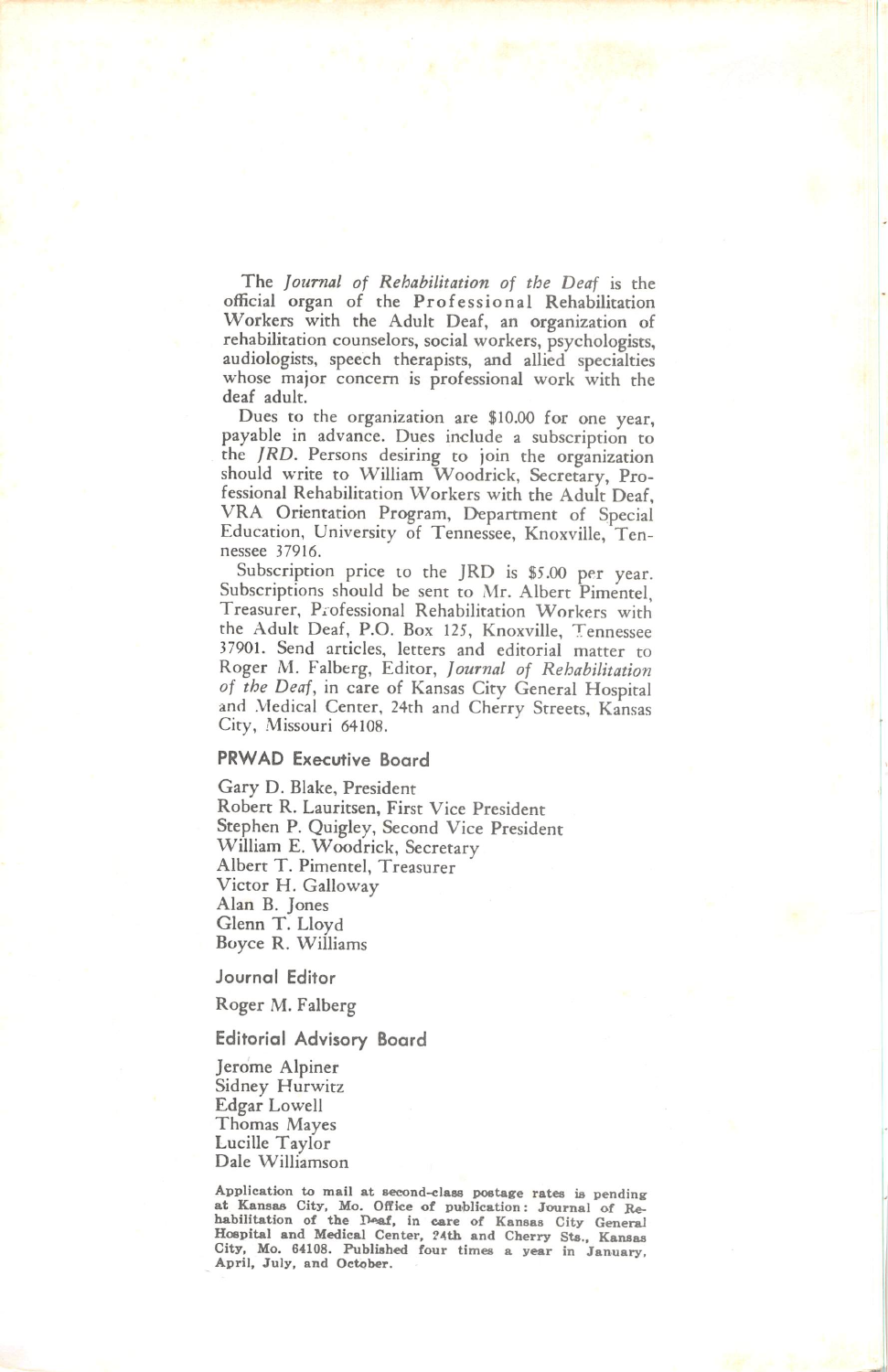## Journal of Rehabilitation of the Deaf

ROGER M. FALBERG EDITOR

VOLUME 2 NUMBER 2 JULY, 1968